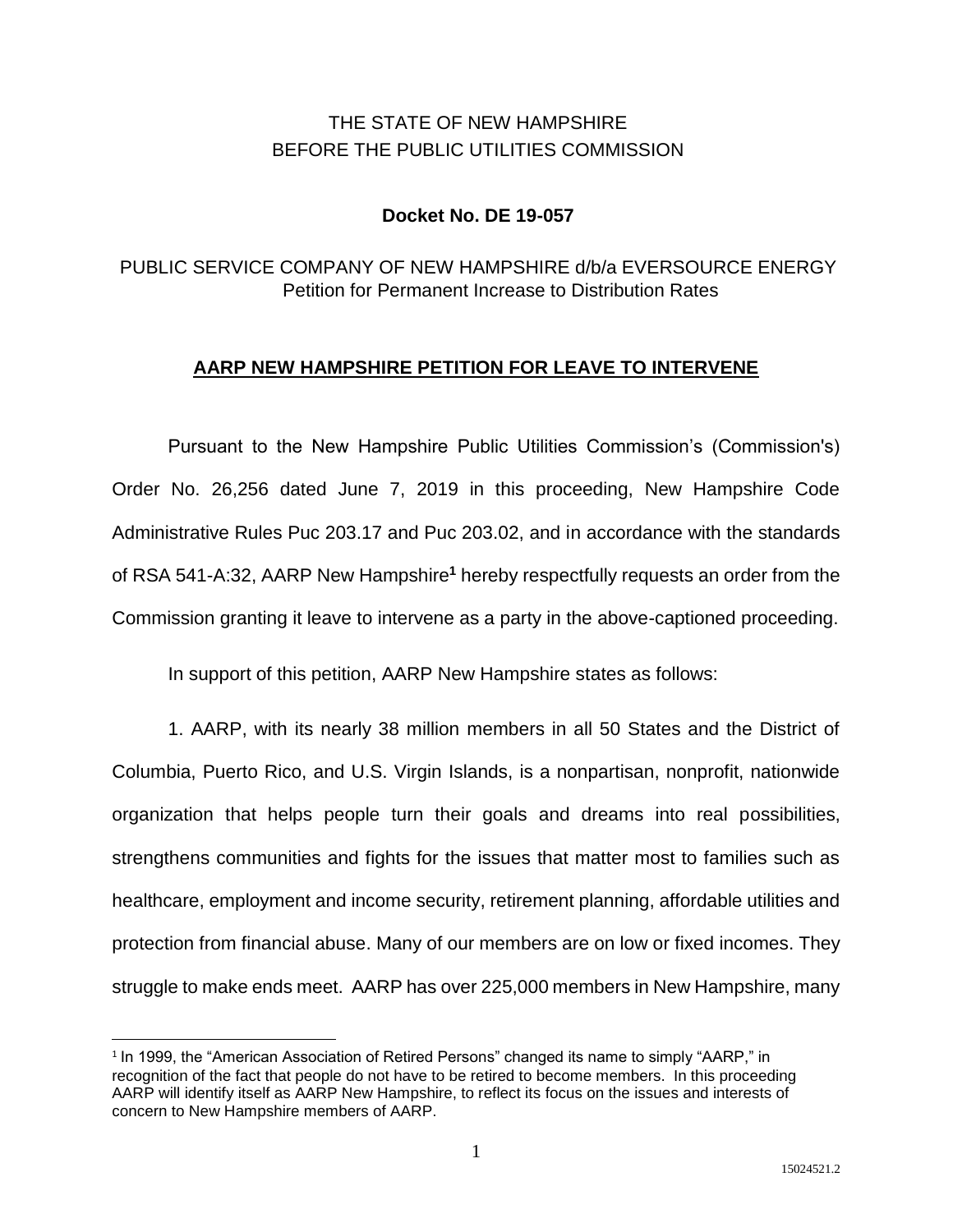of whom are residential electric customers of Eversource Energy ("Eversource" or "Company").

2. AARP New Hampshire's interest in this matter and its grounds for intervention relate to the substantial (and above system average) electric rate increases proposed by Company for the residential customer class, along with proposed customer charge hikes, and a new proposed surcharges, including a Distribution Rate Adjustment Mechanism (DRAM), as well as decoupling mechanism. AARP has weighed in on similar issues in utility rate case filings across the country. AARP also has concerns related to these and other rate design changes that may yet be proposed in this proceeding by other parties. AARP New Hampshire desires to advocate on behalf of those residential electric customers to help ensure that their rates are no higher than a just and reasonable level.

3. AARP New Hampshire has retained utility rate expert Scott J. Rubin, and plans to offer his testimony with regard to the proposed decoupling charges, and the expansive DRAM proposal, as well as provide critical analysis on residential customer charges. AARP New Hampshire will provide a unique perspective on these issues and on how such rate proposals can adversely impact older energy consumers. Intervention will allow AARP New Hampshire to share its expert testimony in the record of this matter and will assist the Commission by offering a broader array of perspectives on these important issues.

4. More specifically, AARP New Hampshire's interest relates to how Company's rate increase proposal may directly and adversely impact those customers who are aged 50 and over. People aged 50 and over are generally more vulnerable to increases in energy prices. These consumers also tend to devote a higher percentage

2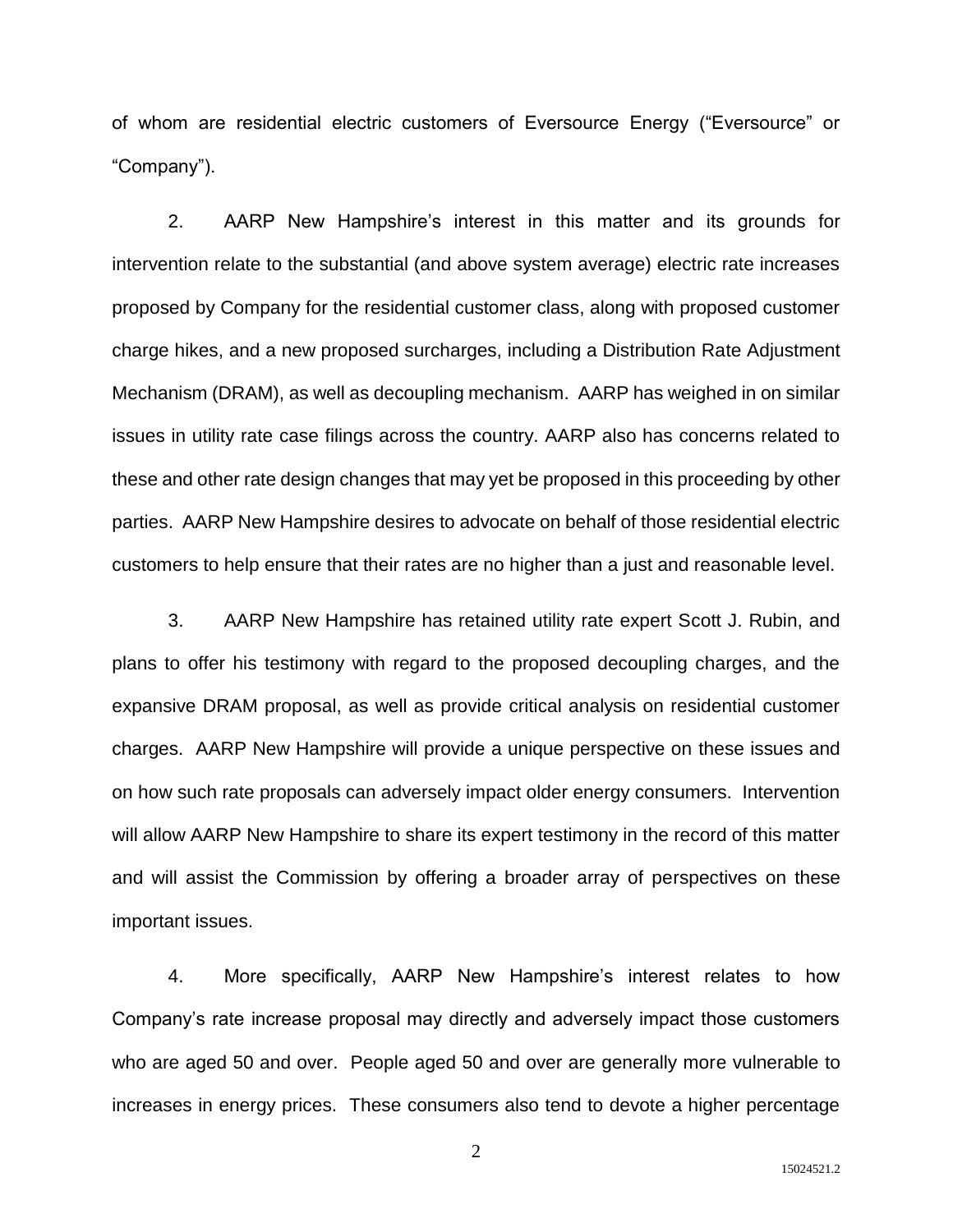of their total spending towards residential energy costs than do other age groups. Many older consumers also have special needs and safety concerns regarding their access to electric service. Accordingly, the New Hampshire members of AARP and AARP have substantial interests that may be affected by this proceeding.

5. AARP New Hampshire's specific interests in this proceeding are not exclusively nor adequately represented by other parties, given the unique understanding and perspective of AARP New Hampshire with respect to the interests of older Americans. AARP New Hampshire submits that its intervention and participation in this proceeding would serve the public interest. Accordingly, AARP New Hampshire seeks to become a party to this case in order to participate as a full party in all respects. Moreover, AARP New Hampshire will assure that its intervention will not unduly delay the proceedings nor prejudice the rights of any other party. AARP New Hampshire accepts the procedural schedule as it is currently established. Further, AARP New Hampshire expects no party other than AARP New Hampshire may oppose the automatic rate increase mechanism known as decoupling. Therefore, without AARP New Hampshire's intervention, the record may lack important information and argument regarding the negative impact of such proposal on consumers, which is necessary for a fair consideration of the issue.

6. AARP New Hampshire is aware that this petition to intervene is not filed within the deadline for intervention requests set in Order No. 26,256. AARP New Hampshire has only recently been able to complete the administrative process to secure legal representation for formal participation in this case. AARP New Hampshire will accept the current procedural posture of this proceeding as it stands, and will present its

3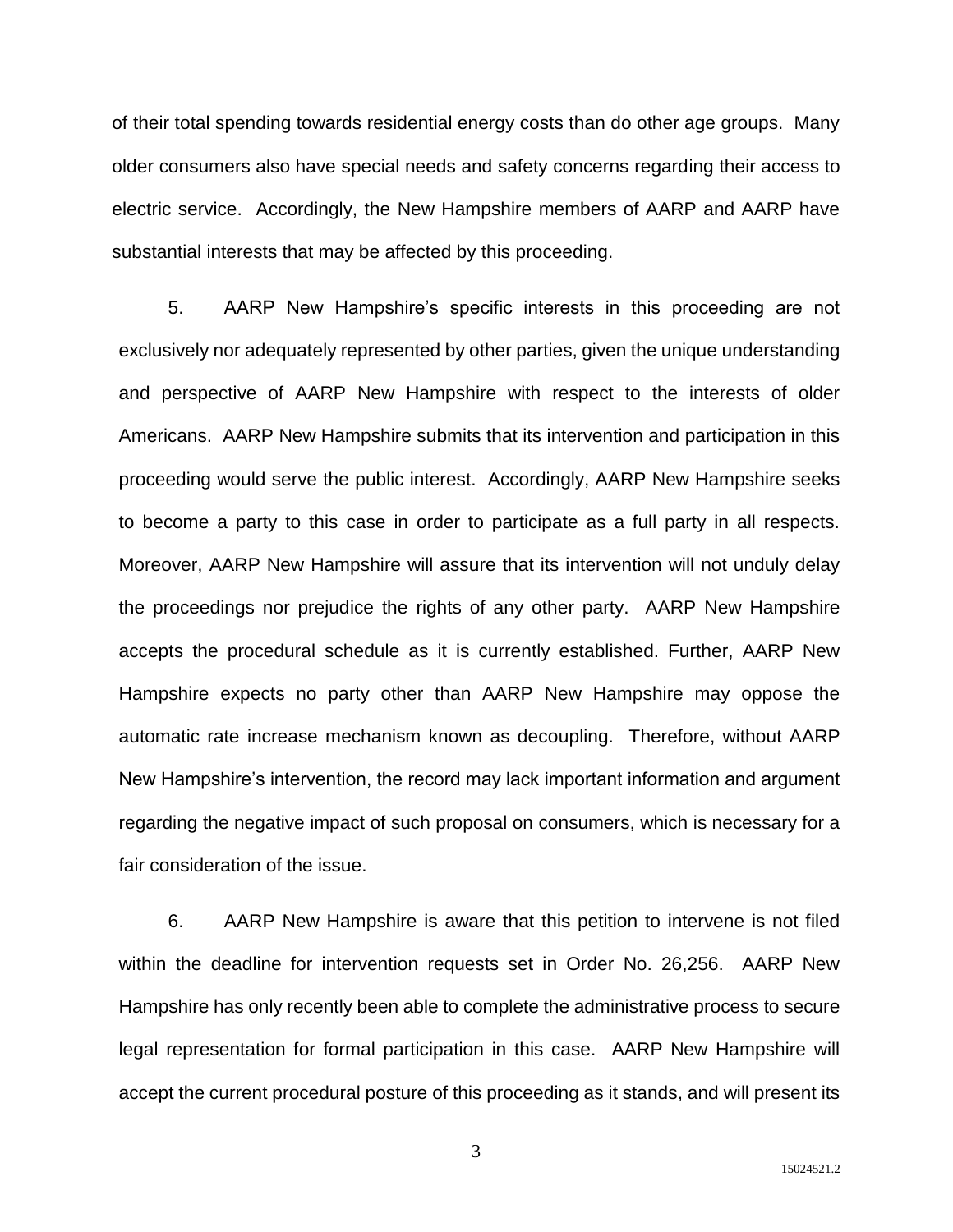recommendations in this matter in the form of written testimony within the procedural dates established by the Commission. AARP New Hampshire intends to file its testimony by the currently scheduled deadline of December 20, 2019, as required by the procedural schedule.

7. AARP New Hampshire agrees to accept electronic service. Service of any document or orders in this matter should be addressed to:

John B. Coffman (MO Bar #36591) John B. Coffman, LLC 871 Tuxedo Blvd. St. Louis, MO 63119-2044 Phone: 573-424-6779 Email: john@johncoffman.net

Joseph G. Donahue (ME Bar #1342) Preti Flaherty Beliveau & Pachios, LLP PO Box 1058 45 Memorial Circle Augusta, ME 04333-1058 Phone: 207-623-5300 Email: jdonahue@preti.com

WHEREFORE, AARP New Hampshire respectfully requests that the Commission

grant its Petition for Leave to Intervene, entitling it to fully participate in this proceeding.

Respectfully submitted,

where arelycool

*/s/ John B. Coffman*\_\_\_\_\_\_\_\_\_\_\_\_\_\_\_

John B. Coffman (MO Bar #36591) Attorney and Rate Consultant John B. Coffman, LLC 871 Tuxedo Blvd. St. Louis, MO 63119-2044 Phone: 573-424-6779 Email: john@johncoffman.net

Joseph G. Donahue (ME Bar #1342) Preti Flaherty Beliveau & Pachios, LLP PO Box 1058 45 Memorial Circle Augusta, ME 04333-1058 Phone: 207-623-5300 Email: jdonahue@preti.com

\_\_\_\_\_\_\_\_\_\_\_\_\_\_\_\_\_\_\_\_\_\_\_\_\_\_\_\_\_\_\_\_

Dated: December 6, 2019